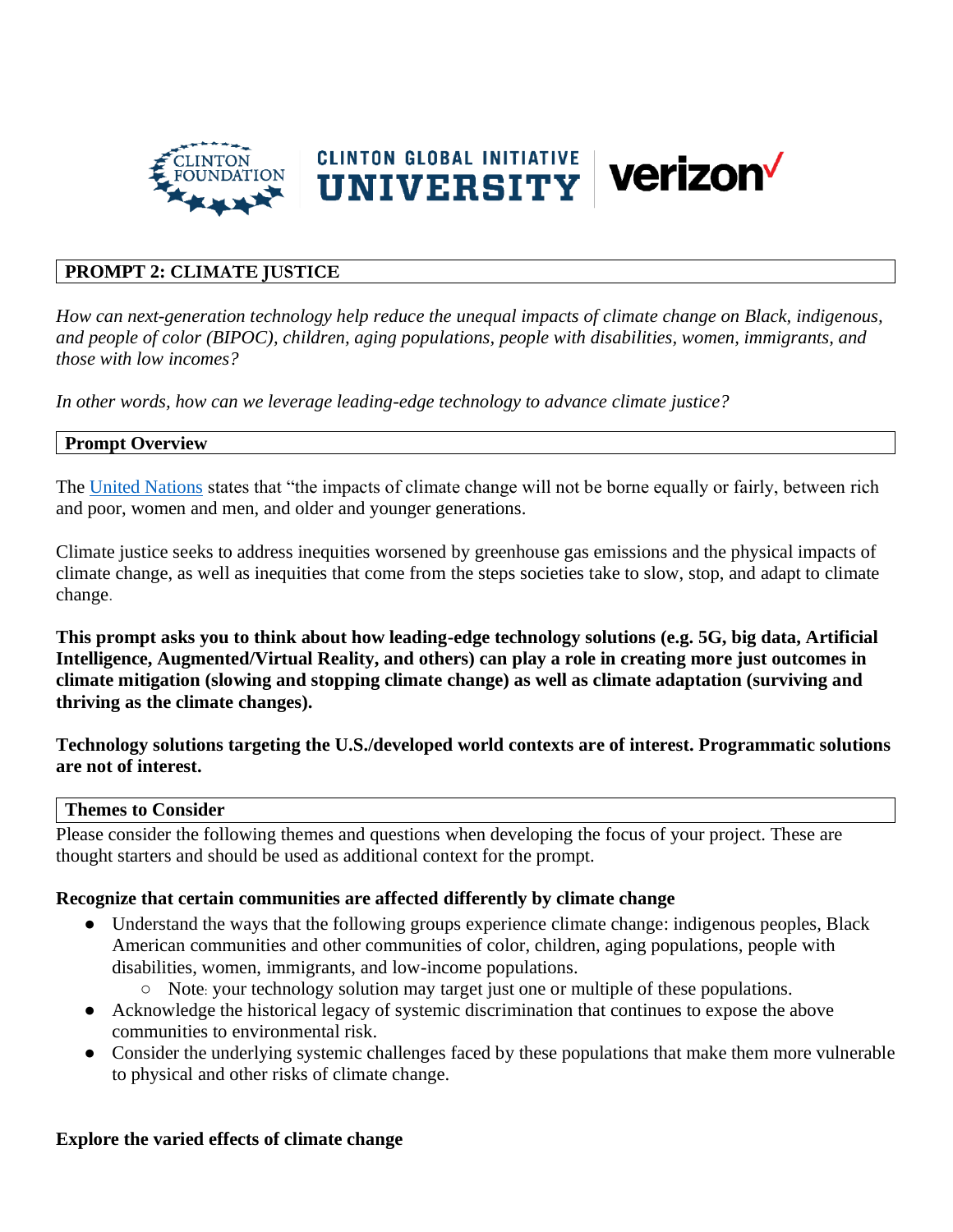- Identify ways in which these communities may experience increased acute and systemic climate change risk and consider how to include them in your project design and deployment.
	- **Acute climate change risks** include short-term impacts such as natural disasters and extreme weather events.
	- **Systemic climate change risks** include long-term impacts such as air pollution, sea-level rise). Some economic impacts, such as job loss, could also be considered systemic climate change risks.
- Consider the ways rising temperatures and sea levels, extreme weather events, food insecurity, and pollution/poor air and water quality impact people.
- Explore how these effects of climate change specifically impact the communities this prompt targets (indigenous peoples, Black Americans and other communities of color, children, aging populations, people with disabilities, women, immigrants, and low-income populations).
- Consider both the risks and opportunities that climate change may bring (e.g. declining jobs in fossil fuel, expanding jobs in renewable energy, shifts in agricultural timelines, plant viability and temperature related mortality).

# **Consider how technology can advance climate justice**

- Reflect on how technology could improve emergency relief efforts.
- Research ways to improve communication and education about climate change and its risks within affected communities.
- Examine how technology can increase access to capital and build a more [inclusive green economy.](https://www.unenvironment.org/explore-topics/green-economy/why-does-green-economy-matter/what-inclusive-green-economy)
- Identify ways in which technology can help address environmental health disparities.
- How can technology increase representation in climate change planning and climate justice?
- Can the implementation of emerging technologies cause climate justice impacts? Are there potential unknown unknowns that emerging technology may help us uncover?
- How are you thinking beyond the creation of mobile apps to develop innovative new technology solutions or novel applications of leading edge tech?

# **Consider barriers to technology availability and adoption**

- Consider possible barriers to technology use among these communities. What are the key barriers and how will you address them?
- How certain is it that the intervention will achieve the desired outcomes and impacts? Is it likely that the intervention could produce unintended consequences?

# **Questions to Consider**

- What is your target population and how can you involve them in the design and delivery of your project?
- What is the potential impact of this project (e.g. number of people, depth of impact, duration of impact)?
- Are there organizations with aligned missions? How can you involve them in the design, implementation, or evaluation of your project?
- Are there any companies or organizations already well-positioned to intervene easily to address your problem? What, according to your research, is preventing them from doing so?
- How might you address issues of safety and privacy -- such as online child safety and data privacy that may arise from the implementation of your project?
- Is your solution a mitigation or adaptation approach? In other words, does it apply a justice lens to help slow or stop climate change (mitigation) or help ensure human safety and prosperity for vulnerable groups as the climate changes (adaptation)?
- If your project takes a climate adaptation approach, does it **identify and assess** physical climate risk (i.e. does it enhance a user's knowledge and understanding about the context-and location-specific risks and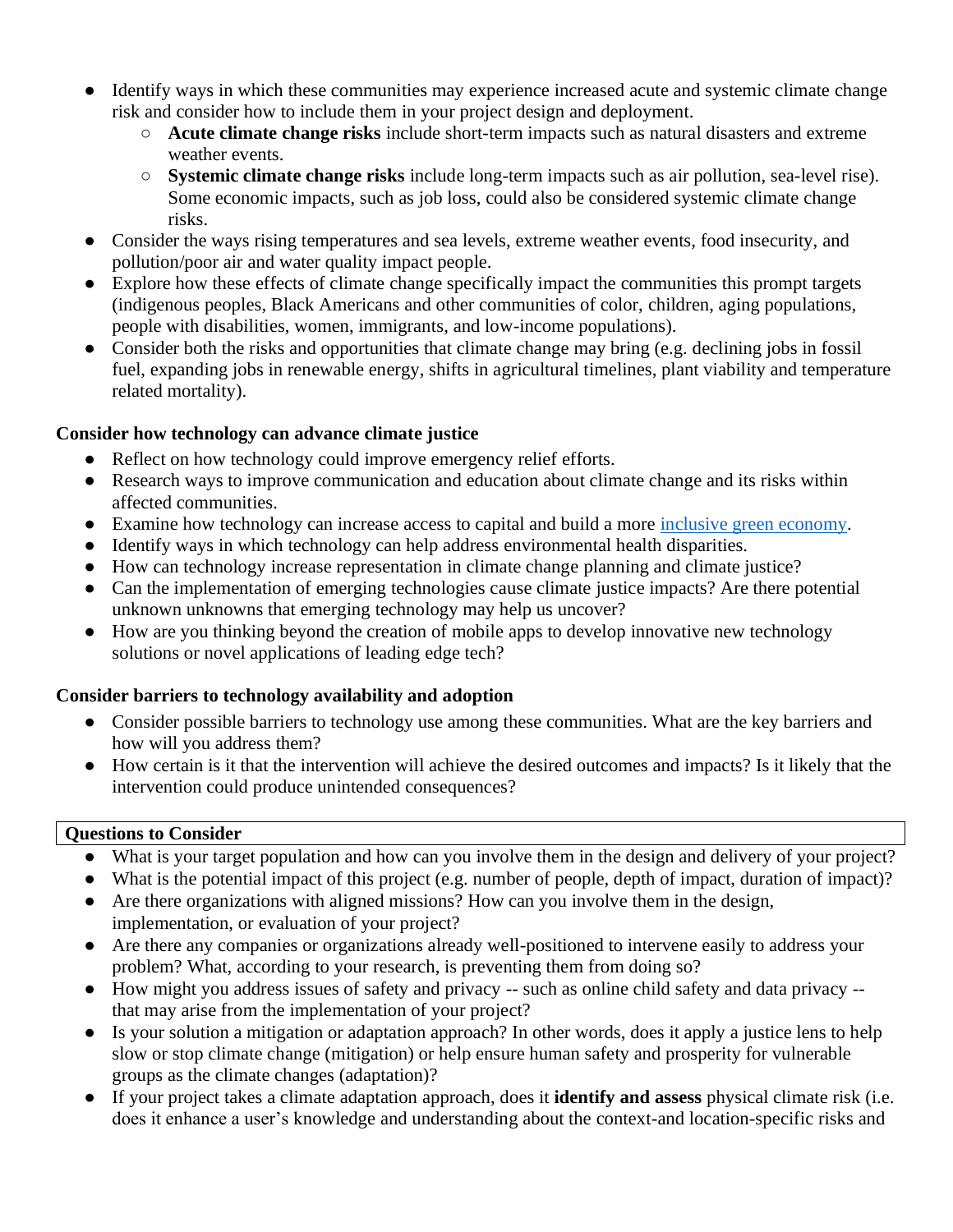impacts of climate change and/or climate variability) or does it **address** physical climate risk (i.e. enhance a user's ability to adapt to and/or build resilience to climate variability and change)?

- How can you apply an intersectional lens to your project that takes into account how someone's additional characteristics (e.g. race, gender, language, geography, disability) might change how they access or interact with your product/service?
- Are there regulations in place that would prevent you from implementing your project? If yes, how will you address them?
- What barriers to uptake do you identify? What strategies will you use to address them?
- How could your project be scaled and replicated to positively impact other climate vulnerable communities? Is it flexible in order to evolve over time and meet evolving adaptation needs?

## **Current Research**

Climate Justice Overview Resources:

- [UN Sustainable Development Overview of Climate Justice](https://www.un.org/sustainabledevelopment/blog/2019/05/climate-justice/)
- [What is Climate Justice?](https://yaleclimateconnections.org/2020/07/what-is-climate-justice/)
- [Why Climate Change is an Environmental Justice Issue](https://blogs.ei.columbia.edu/2020/09/22/climate-change-environmental-justice/)
- [Climate Justice and Intersectionality](https://350.org/facing-climate-change-through-justice-and-intersectionality/)
- [NAACP on Environmental Justice](https://naacp.org/issues/environmental-justice/)

Climate Justice and Role of Technology:

- [EPA Environmental Justice Research Roadmap](https://www.epa.gov/sites/production/files/2017-01/documents/researchroadmap_environmentaljustice_508_compliant.pdf)
- [How Technology Can Deliver Climate Justice](https://link.springer.com/chapter/10.1007/978-3-319-72026-5_22)
- [Environmental Justice and Nanotechnology](https://web.northeastern.edu/nejrc/wp-content/uploads/2017/02/nano_pen16_final.pdf)
- [Examples of How Tech Can Support Climate Justice](https://cligs.vt.edu/blog/technology---environmental-justice.html)
- [Biotech's Potential to Address Environmental Injustice](https://www.bio.org/blogs/biotechs-potential-help-solve-environmental-injustice)
- [How Technology Can Battle Natural Disasters](https://www.usnews.com/news/best-countries/slideshows/technology-can-save-the-world-from-natural-disasters)
- [Four Ways Tech Can Help Us Respond to Disasters](https://www.weforum.org/agenda/2018/01/4-ways-technology-can-play-a-critical-role-in-disaster-response/)
- [Technological Advances to Improve Food Security](https://www.rti.org/rti-press-publication/technology-food-security/fulltext.pdf)
- [Examples of Tech Innovations Addressing Food Insecurity](https://medium.com/@WFPUSA/7-tech-innovations-changing-the-global-hunger-conversation-720660b3c73c)
- [Toolkit to Build an Inclusive Green Economy](https://www.enterprise-development.org/wp-content/uploads/Toolkit_of_Policy_Options.pdf)
- [Cleaner Tech and Pollution Prevention](https://ir.lawnet.fordham.edu/cgi/viewcontent.cgi?article=1489&context=elr)
- [Technologies to Reduce Air Pollution](https://www.govtech.com/fs/New-Technologies-Make-Cities-Clean-Air-Efforts-More-Responsive.html)
- [The Future of Drones in the Insurance Industry](https://www.insurancejournal.com/news/national/2014/03/07/322658.htm)
- [Technology and Innovation in the Insurance Sector](https://www.oecd.org/pensions/Technology-and-innovation-in-the-insurance-sector.pdf)
- [How AI will affect the future of energy and climate](https://www.brookings.edu/research/how-artificial-intelligence-will-affect-the-future-of-energy-and-climate/)
- [How Developing Countries are scaling up Climate Technology Action](https://unfccc.int/news/how-developing-countries-are-scaling-up-climate-technology-action)

### Climate Adaptation vs Mitigation

- [Smart Growth and Climate Change](https://www.epa.gov/smartgrowth/smart-growth-and-climate-change)
- UNDP Focus Planet [Climate Change](https://www.undp.org/content/undp/en/home/2030-agenda-for-sustainable-development/planet/climate-change.html)
- [Difference Between Mitigation and Adaptation Approaches](https://climate.nasa.gov/solutions/adaptation-mitigation/)

Climate Adaptation Resources:

- [How We Survive](https://www.marketplace.org/collection/using-tech-to-adapt-to-climate-change/) audio series
- [Adaptations Solution Taxonomy](https://lightsmithgp.com/wp-content/uploads/2020/09/asap-adaptation-solutions-taxonomy_july-28-2020_final.pdf) for the developing world
- [EPA Climate Change Adaptation Resource Center](https://www.epa.gov/arc-x)
- [US Climate Resilience Toolkit](https://toolkit.climate.gov/)
- Climate Adaptation [The state of practice in U.S. communities](https://kresge.org/sites/default/files/library/climate-adaptation-the-state-of-practice-in-us-communities-full-report.pdf)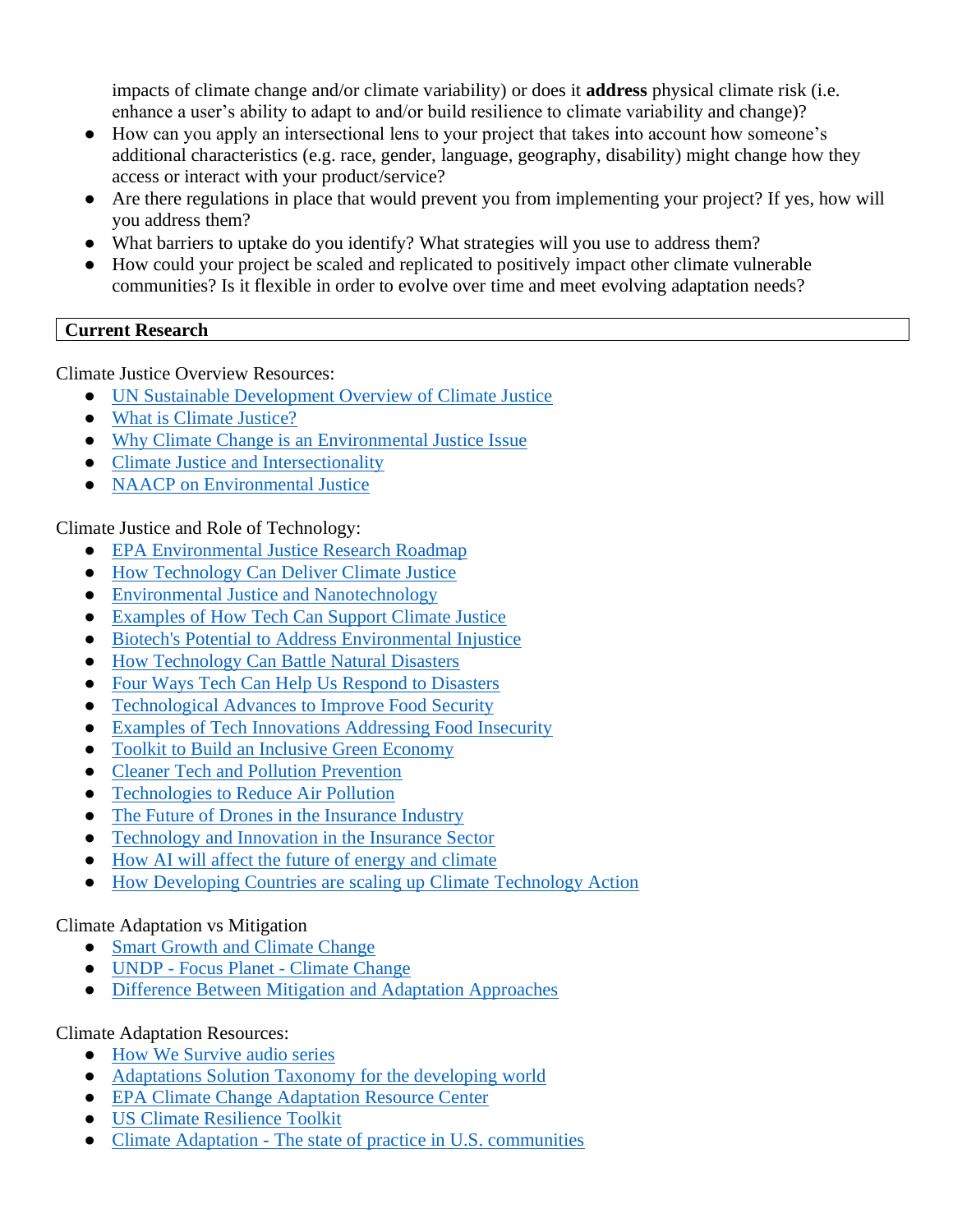- [Strategies for Climate Change Adaptation](https://www.epa.gov/arc-x/strategies-climate-change-adaptation)
- Climate [adaptation in rural America](https://www.resilience.org/stories/2020-12-11/climate-adaptation-in-rural-america/)

Perspectives from Impacted Communities: *Cities*

- [The Meaning of Urban Environmental Justice](https://ir.lawnet.fordham.edu/cgi/viewcontent.cgi?article=1412&context=ulj)
- [Green Gentrification and How to Avoid It](https://www.wri.org/blog/2019/12/how-prevent-city-climate-action-becoming-green-gentrification)
- [Urban Heat Islands](https://www.weact.org/2016/09/climate-action-beat-heat/)

*Indigenous Peoples*

- [Indigenous Communities and Environmental Justice](https://nonprofitquarterly.org/indigenous-communities-and-environmental-justice/)
- [Indigenous Environmental Network](https://www.ienearth.org/about/)
- [The Impact of Climate Change on Indigenous Peoples](https://www.nncap.arizona.edu/sites/default/files/pdf/Indigenous%20People%20and%20Environmental%20Justice%20-%20The%20Impact%20of%20Climate%20Change_0.pdf)
- [Interview with Indigenous Author Dina Gilio-Whitaker on Environmental Justice](https://earther.gizmodo.com/we-are-nations-what-environmental-justice-looks-like-f-1839028507)

*Black American Community*

- [African American Communities and Climate Change](https://www.edf.org/sites/default/files/documents/African%20American%20Communities%20and%20Climate%20Change.pdf)
- [Black Americans Care about Climate Change \(But It's Complicated\)](https://www.thirdway.org/memo/black-americans-care-about-climate-change-but-its-complicated)
- [Unequal Impact: The Deep Links Between Racism and Climate Change](https://e360.yale.edu/features/unequal-impact-the-deep-links-between-inequality-and-climate-change)
- [Unequal Protection for Communities of Color](https://www.greenamerica.org/climate-justice-all/people-color-are-front-lines-climate-crisis)

*People with Disabilities*

- [How Climate Change Disproportionately Impacts Those with Disabilities](https://www.unenvironment.org/news-and-stories/story/how-climate-change-disproportionately-impacts-those-disabilities)
- [UN Resources on Climate Change and Rights of Persons with Disabilities](https://www.ohchr.org/EN/Issues/HRAndClimateChange/Pages/PersonsWithDisabilities.aspx)
- [Climate Change and the Health of People with Disabilities](https://www.cmu.edu/steinbrenner/EPA%20Factsheets/disabilities-health-climate-change.pdf)

*Women*

- [How Climate Change Disproportionately Affects Women](https://www.globalcitizen.org/en/content/how-climate-change-affects-women/)
- [Women in the Shadow of Climate Change](https://www.un.org/en/chronicle/article/womenin-shadow-climate-change)
- [Women Paving the Way in Climate Action](https://www.iucn.org/resources/issues-briefs/gender-and-climate-change)

*Aging Populations:* 

- [Health Impact of Climate Change in Older People](https://sigmapubs.onlinelibrary.wiley.com/doi/pdfdirect/10.1111/jnu.12346)
- [Reducing the Health Risks of Climate Change in Older Adults](http://www.meteo.psu.edu/holocene/public_html/Mann/articles/articles/JGN19.pdf)
- [Older People are Contributing to Climate Change and Suffering from it](https://www.nytimes.com/2019/05/24/health/climate-change-elderly.html)

*Children*

- [Climate Change and Health: Children](https://www.climaterealityproject.org/blog/climate-change-and-health-children?_ga=2.1064500.46740430.1608667325-1072724468.1608667325)
- [UNICEF: The Impact of Climate Change on Children](https://www.unicef.org/publications/files/Unless_we_act_now_The_impact_of_climate_change_on_children.pdf)
- [EPA: Climate Change and the Health of Children](https://www.cmu.edu/steinbrenner/EPA%20Factsheets/children-health-climate-change.pdf)

*Immigrants*

- [Climate Justice and Immigrant Rights](http://www.nnirr.org/drupal/sites/default/files/climate_justice__migration_4.27.17.pdf)
- [Immigration Justice is Climate Justice](https://belonging.berkeley.edu/blog-immigration-justice-climate-justice)
- [Climate Migration](https://climaterealityproject.org/blog/climate-justice-101-climate-migration)

### **Sample Existing Solutions and Solution Types:**

Numerous technology solutions address climate mitigation and adaptation. Few, however, address **climate justice**. The list below offers some examples of technology and how it is currently being utilized, not necessarily with a justice lens. Nevertheless, it should also reinforce the abundant need for leading edge technology solutions that address specifically climate justice.

Mitigation

[Automated emissions reduction \(AER\):](https://www.watttime.org/aer/what-is-aer/) Technology enabling electricity-using, internet-connected devices to automatically run at times when energy is cleanest.